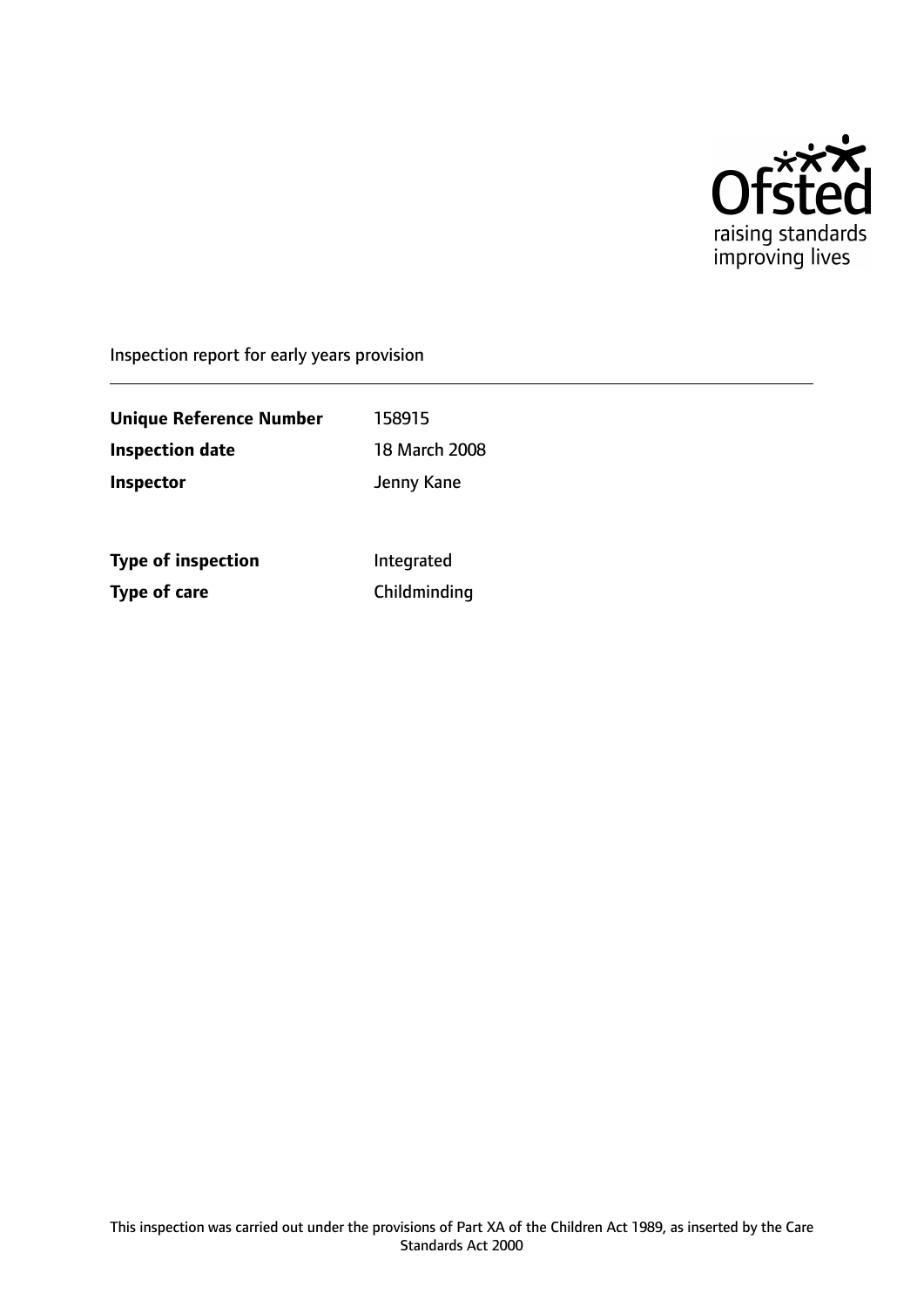# **ABOUT THIS INSPECTION**

The purpose of this inspection is to assure government, parents and the public of the quality of childcare and, if applicable, of nursery education. The inspection was carried out under Part XA Children Act 1989 asintroduced by the Care Standards Act 2000 and, where nursery education is provided, under Schedule 26 of the School Standards and Framework Act 1998.

This report details the main strengths and any areas for improvement identified during the inspection. The judgements included in the report are made in relation to the outcomes for children set out in the Children Act 2004; the National Standards for under 8s day care and childminding; and, where nursery education is provided, the *Curriculum guidance for the foundation stage.*

The report includes information on any complaints about the childcare provision which Ofsted has received since the last inspection or registration or 1 April 2004 whichever is the later.

### **The key inspection judgements and what they mean**

*Outstanding: this aspect of the provision is of exceptionally high quality Good: this aspect of the provision is strong Satisfactory: this aspect of the provision is sound Inadequate: this aspect of the provision is not good enough*

For more information about early years inspections, please see the booklet *Are you ready for your inspection?* which is available from Ofsted's website: *www.ofsted.gov.uk.*

### **THE QUALITY AND STANDARDS OF THE CARE AND NURSERY EDUCATION**

On the basis of the evidence collected on this inspection:

The quality and standards of the care are outstanding. The registered person meets the National Standards for under 8s day care and childminding.

The quality and standards of the nursery education are outstanding.

### **WHAT SORT OF SETTING IS IT?**

The childminder was registered in 2001. She lives with her husband and two school age children in the Willesborough area of Ashford. All areas of the premises are used for childminding. There is a fully enclosed garden for outside play.

The childminder is registered to care for a maximum of five children at any one time and is currently minding six children aged between one and eight years. She is a member of the Mid Kent Children Come First childminding network and currently provides funded early education for three and four-year-olds.

School, pre-school, toddler group, shops, and parks are within walking distance. The childminder supports children who speak English as an additional language. She attends the local childminder support group and is a member of the National Childminding Association.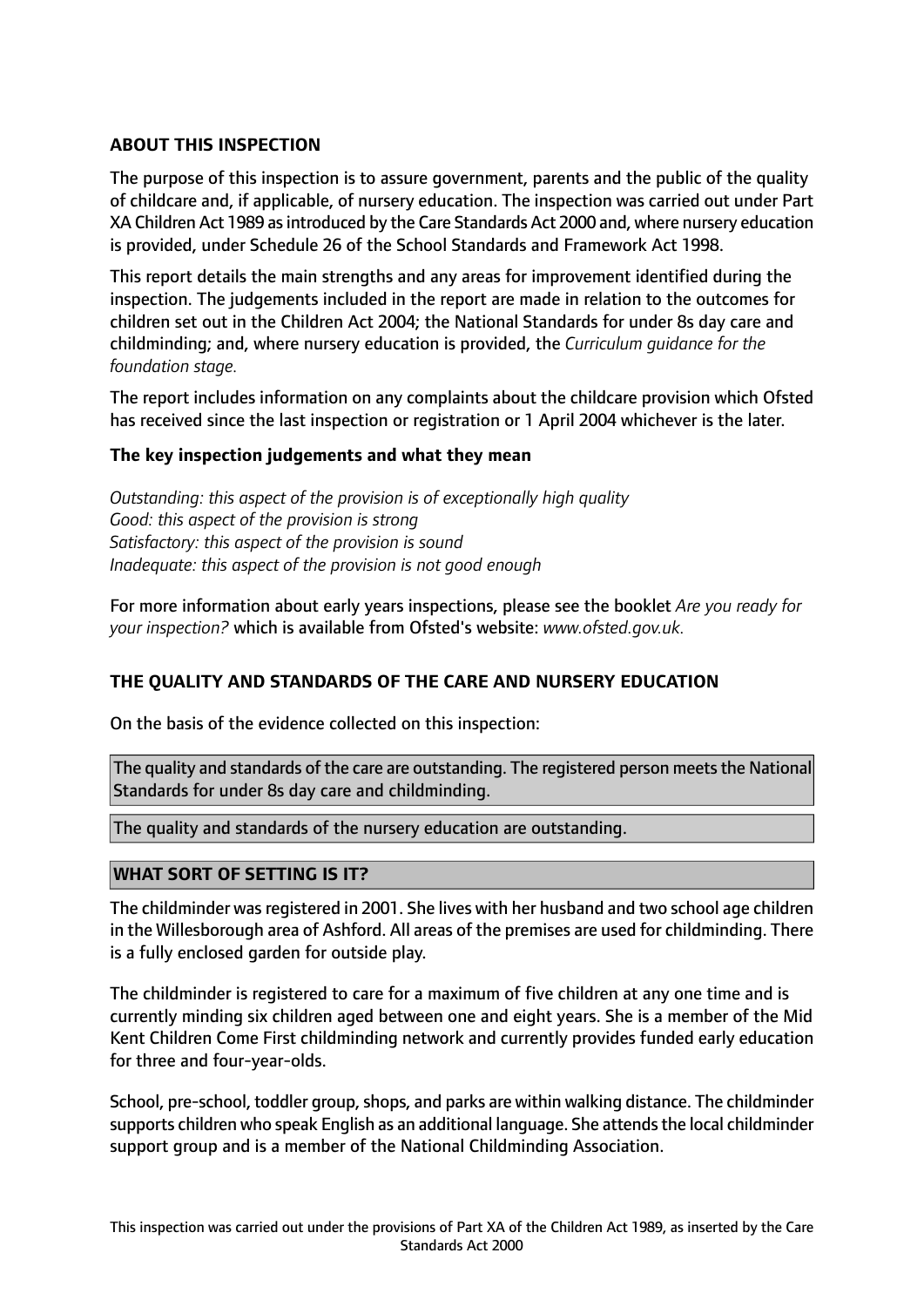# **THE EFFECTIVENESS OF THE PROVISION**

# **Helping children to be healthy**

The provision is outstanding.

Children are cared for in warm and welcoming premises that are maintained to very good standards of hygiene. Parents bring most of their children's food, which is stored suitably until mealtimes. The childminder has a very good understanding of nutrition and food hygiene. She is proactive regarding healthy eating and works with parents to provide a healthy diet for the children, taking into account any specific needs. Meal times are a sociable occasion with children sitting together at the table. Children like to help, for example clearing away and washing-up. They help themselves independently to drinks using their own mugs and containers.

The childminder promotes the health of children by providing very good opportunities for physical play in the garden and during a variety of outings and trips. Children enjoy going to the local parks where they can use the large play equipment. They walk to and from school daily and know that walking helps them to stay healthy. The childminder encourages children to learn about their own physical health and personal hygiene routines. For example, when children come in from the garden they go and wash their hands and understand this is to 'wash away the germs'. The childminder reinforces good hygiene through her excellent practice and example. There are very good arrangements for nappy changing, she cleans the table before lunch using anti-bacterial spray and she washes her hands frequently. Children do not attend if they are ill because the childminder is clear about her sick child policy. This helps to prevent the spread of infection and ensures the well-being of all the children.

### **Protecting children from harm or neglect and helping them stay safe**

### The provision is outstanding.

Children play in an environment, which is bright and stimulating. There is plenty of safe space and as result, children move about freely and confidently. A very good range of toys and equipment is readily available for the children. They freely choose what they play with from the boxes and containers. This is because the play area is inviting and the childminder sets out the resources attractively. This results in excellent self-selection, encourages independence and meets children's developing needs.

The childminder has excellent awareness of her responsibilities to ensure children's safety. She checks all areas before use for hazards thus reducing the risk to children and ensuring a safe and secure environment. Play materials are in very good condition and the childminder encourages children to understand about their own safety when playing. For example, she explains to an older child the need to wait to play with the marbles until later because they are too small for the younger children. Children safely access the garden and use this area in most weathers. They enjoy playing outside in the fresh air and run about safely choosing things to play with from the playhouse.

There are good procedures to promote children's safety on outings and the childminder informs parents where the children are going. She carries with her, first aid supplies and information about the children in her care. In addition, she prepares well and plans trips carefully, for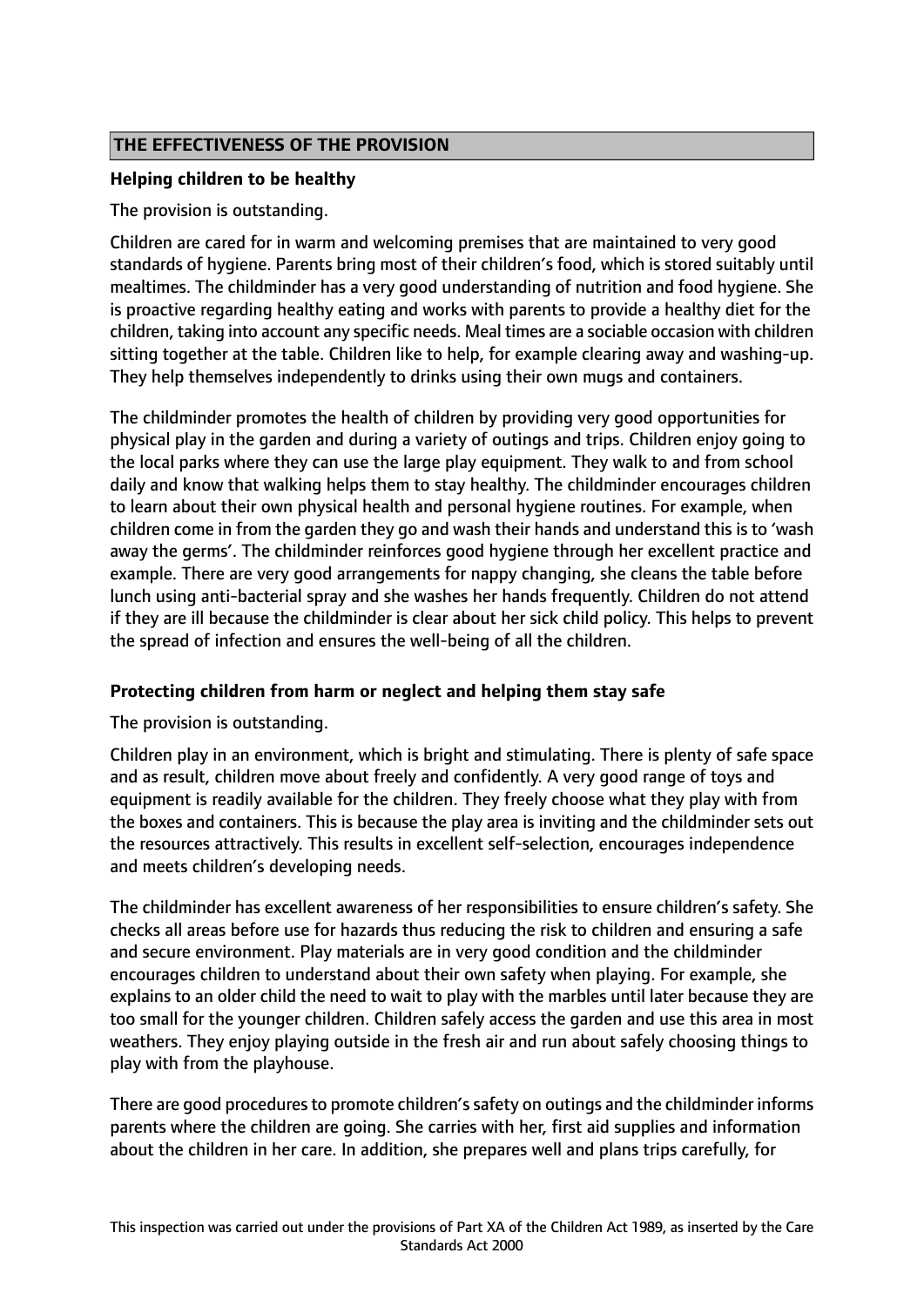example reducing numbers for swimming or going on joint outings with other local childminders. Children learn about their own safety, for example one child relates that when they went swimming they needed to wear armbands and goggles.

The childminder's knowledge of child protection is very good. She has a written policy which is in line the Local Safeguarding Children Board procedures. It is clear, well produced and shared with parents. Her excellent understanding of her role and responsibilities ensures she safequards and promotes children's welfare.

# **Helping children achieve well and enjoy what they do**

# The provision is outstanding.

Children are happy, settled and make themselves at home in the childminder's care. They enjoy a very good range of interesting activities, which fully support their developing needs. Children enjoy their play because the childminder puts a lot of thought and planning into the organisation of activities. She plans a routine, which is fun as well as educational. As a result, activities provide suitable challenges for children of all ages. For example, during painting, all children sit together at the table and whilst the younger children use large brushes and their hands, the older child squeezes out the paints, going on to identify the colours and mixing them to make different shades. The child then finds a car, and starts to make tracks on the paper and says, 'I'm making a road.' The childminder extends the activity by discussing collecting boxes to make models of cars.

The childminder is fully implementing the Birth to three matters framework into her service. This is beneficial to the younger children in her care. She has a sound understanding of child development and as a result, children under three years of age receive very good individual support and encouragement. Every child has a development folder in which she records a very good amount of information, samples of work and photographs. Parents look at these on a regular basis and this means they have a permanent written record of their children's progress and achievements. It also ensures that parents are fully involved with their children's care.

### Nursery Education

The quality of teaching and learning is outstanding. Children are making good progress across the six areas of learning because the childminder has an excellent knowledge of the Foundation Stage and the early learning goals. She fully understands how to introduce all areas of learning into an activity to extend children's learning. The childminder is committed to providing quality care and education for all children. She does this by planning, monitoring and evaluating the activities she provides to ensure they are suitable for all ages and capabilities. The written plans are clear, very well organised and based on topics and themes. The plans, developmental records and ongoing assessments are of high quality and shared with parents. The childminder is keen to share her knowledge with parents and this ensures that they are fully involved in their children's education and are able to continue their learning at home.

Children's personal, social and emotional development is very good. They show independence by taking themselves to the toilet, helping at meal times and clearing away the toys after play. Children confidently talk about home experiences and remember making mother's day cards,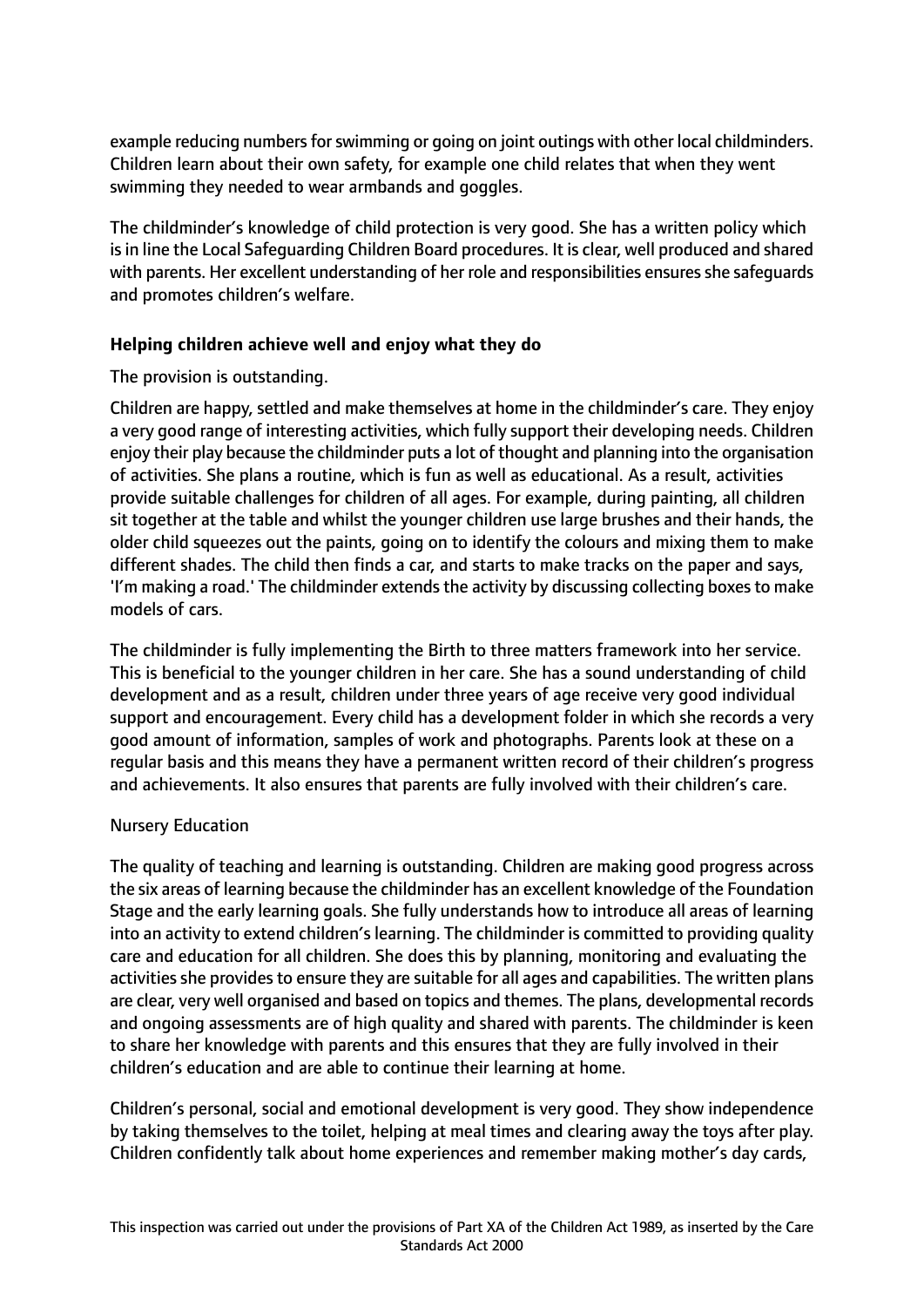which they took home. Children spend a very good amount of their time interacting with the childminder. Consequently, they have built strong and positive attachments to her. Children also have a good rapport with their peers and play well together. They learn to share and work together with the younger children learning social skills from the older children. For instance, children ask to go into the garden and one child gets their shoes and coat for themselves and the younger children follow their example.

Children have good opportunities to use mathematics during activities and the daily routine. They discuss number, shape and size when using the building bricks and train set. They discover that by fixing the track using curved pieces they can form a circuit for the trains. During painting children discuss the feel and colour of the paints. They use their problem solving skills when playing the marble run game. Children work together adding smaller and larger pieces deciding how to make one side higher so the marble can run down.

Children's communication, language and literacy skills are successfully encouraged by the childminder. She has a very good awareness of the importance of open-ended questions. For example, when looking at books she asks children 'what does it look like?' and gives them time to think and respond. Consequently, all children are clear and confident communicators. When they arrive children enjoy self-registering by finding their laminated name label and attaching it to the poster on the wall. This is a fun way to learn about name recognition and helps develop children's literacy.

Children demonstrate their creativity through activities such as dancing to music and role-play. They enjoy acting out scenarios, for example one child playing with the tea set pretends to make a drink while another dresses the dolls. Children also like to make up imaginative games and enjoy making camps and tents. An older child uses good imagination on discovery of a torch and turns it on, showing the younger children how it works. They then investigate the under stairs toy cupboard exclaiming, 'I've found a car in here.' The others join in until they are all in the cupboard amid a lot of happy laughter.

### **Helping children make a positive contribution**

The provision is outstanding.

The childminder fosters children's spiritual, moral, social and cultural development. She treats children with concern and as individuals with their own particular needs and preferences. This ensures children feel secure and have good self-esteem. The childminder is fully committed to her policy of inclusion. Although she does not currently care for children with a learning difficulty or with disabilities, she has a good experience and is confident in her ability to provide care for children with a range of abilities.

Children participate in a variety of topics and activities that help them learn about the wider world. The childminder makes good use of the network toy library and other resourcesto ensure she promotes diversity. Children have access to a very good range of play materials which reflect disability and positive images. Children have accessto the computer and use various programmes suitable for their age. Older children are encouraged to use information technology to look up information about topics and extend their ideas. For example, they are currently looking at maps of the local area. The childminder regularly discusses the children's individual needs with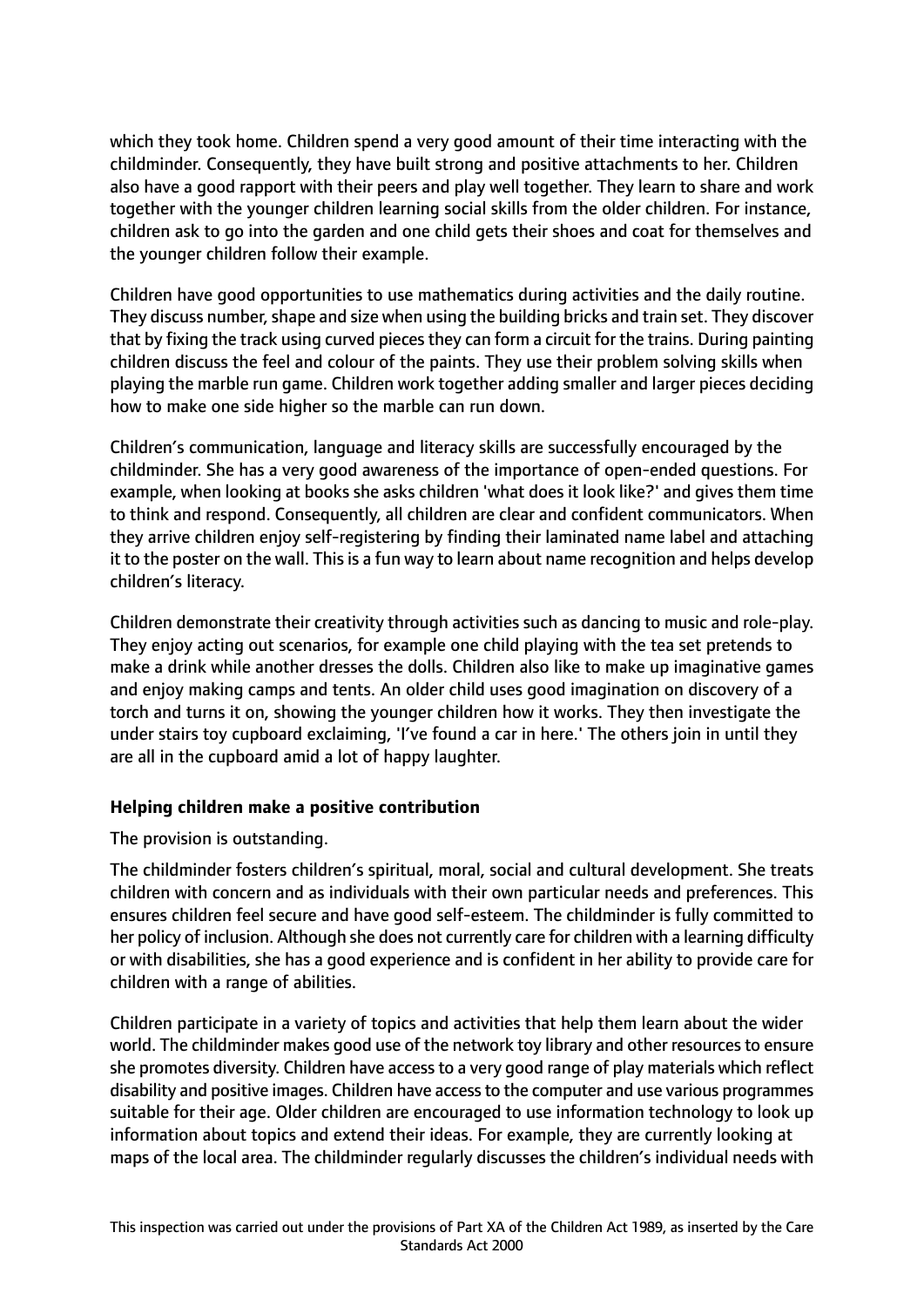parents, to ensure she meets any specific requirements. Children benefit from routines, which are consistent with their experiences at home.

Behaviour management strategies work well in practice and are effective because the childminder remains calm, speaks quietly and deals with any incidents consistently. She encourages children to negotiate and share with each other. For example, when two children want the same toy she diverts them by suggesting another activity. Children benefit from clear boundaries and the older children have made a list of ground rules, which is displayed on the wall. The childminder ensures children are meaningfully occupied and engaged in their play. Consequently, their behaviour is good.

Partnership with parents is outstanding. The childminder has established excellent relationships with the parents. Her written policies and procedures are of a high standard, clearly state and reflect the service offered and parents have their own copy. She shares information about the children's care and development, listening to and respecting parent's views and wishes. Parents share relevant information about their children during daily discussions and written information. Children greatly benefit from thistwo-way sharing of information, which ensuresthe childminder and the parents work closely to meet the needs of individual children. All parents receive good quality, well-produced information about the care and education which she provides. Information about the Foundation Stage curriculum and the six areas of learning is readily available for parents. This ensures that they play a role in their children's care and learning.

# **Organisation**

The organisation is outstanding.

Children benefit from being cared for in a well-organised environment where the childminder organises her time effectively. The childminder cares for a mix of ages but manages to provide good routine, enabling children to receive plenty of attention while they are in her care. She has activities prepared and is ready for children when they arrive. A very good range of activities indoors, in the garden and regular outings helps the childminder meet the developing needs of all the children.

All mandatory records and documents are in place, kept confidentially and are very well organised. All documents about her registration are readily available to parents. Many, for example the registration certificate and her information folders, are displayed prominently. Children's records are maintained professionally and securely and shared with parents.

The childminder has an excellent commitment to her own development and continuesto improve her practice through attending the local network childminding group. She has a professional approach, which provides children with continuity and stability. For example, she has an effective system in place for emergency cover and back-up support with other childminders. Through the support of other childminders and the network coordinator, she is able to monitor and evaluate her service including the care and education. The childminder meets the needs of the range of children for whom she provides.